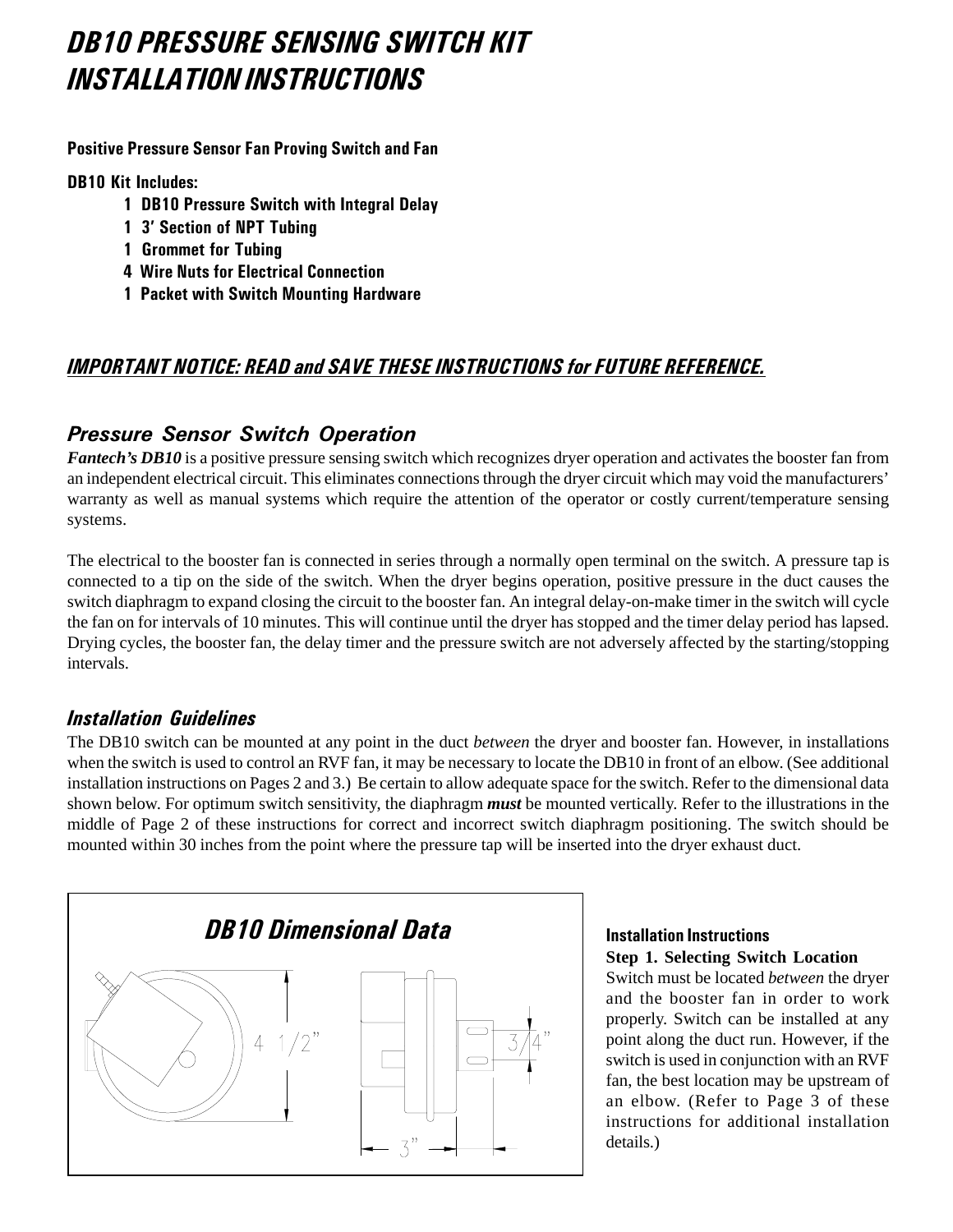

### **Step 2. Mount Switch**

*Note: Switch diaphragm must be mounted vertically for optimum sensitivity. Refer to illustrations below.* When mounting the switch to a stud, joist, rafter, etc., in order to prevent the tubing from being crimped, locate the nipple so that it clears the edge of the beam. (Refer to illustration at left.) Using the wood screws provided, secure the switch to the beam. When mounting the switch to a wall, mount the 1/2" spacers provided between the switch mounting bracket and the wall to prevent the tube from being crimped. When mounting the switch to drywall, concrete, etc., it is recommended that the anchors provided be used to securely hold the screws.





### **Step 3. Installing Grommet and Tubing**

*Note: Grommet should be mounted no more than 30 inches from the pressure switch in order to allow the tubing to reach from the switch to the duct.*

First, drill a 1/4 inch to 5/16 inch diameter hole in the duct wall. Carefully insert the grommet into the hole. (Drilling a metal duct may produce burrs. Be careful not to be cut or pricked by the burrs or the duct.) Next, force one end of the tubing over the nipple on the switch. It may be necessary to use a lubricant in order to slide the tubing over the entire nipple. Make a mark a distance of 1/2 inch from the other end of the tubing. Slide this end of the tubing through the center of the grommet up to the mark as illustrated. Do not use a lubricant on this end of the tubing.

For some installations, it may be necessary to insert the grommet and tubing, or duct "pressure tap", in the upstream side (side the air enters) of an elbow. Applications which may require that the tap be located upstream of an elbow include installations with an RVF fan mounted at the end of a long straight duct run (15' or more) or regions in higher elevations.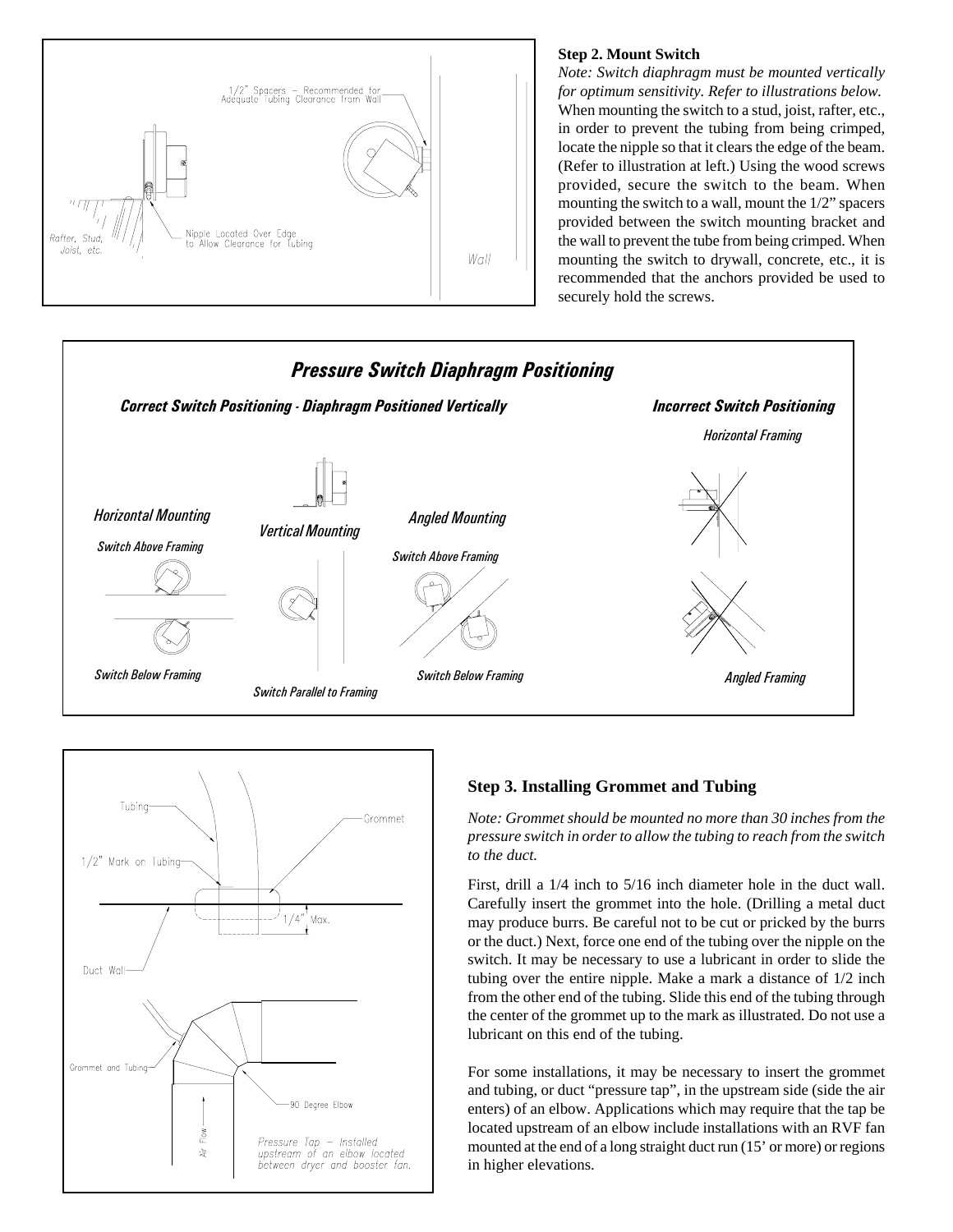

## **Additional Installation Notes:** DB10 used with an RVF Series Fan

The RVF Series fans create very little resistance against the dryer fan air flow when the RVF fan is not operating. A minimum amount of pressure (approximately 0.05" - 0.07") is required in order to trigger the switch. For installations where there is a long horizontal duct run prior to terminating at the fan, it may be necessary to insert one or two elbows. The elbow(s) increase the static pressure on the upstream side of the elbow. As illustrated, the duct pressure tap should then be installed in the upstream side of the first elbow. The dotted lines show an alternate location for the pressure tap for systems with one elbow added. As an alternative to inserting an elbow near the fan, the switch and pressure tap may be located upstream of an existing elbow (as shown on Page 2) or may be installed closer to the dryer.

## Additional Installation Notes: **DB10** used with an Inline Fan

Unlike the RVF Series, the FR and FX Series fans create enough resistance to the dryer fan flow to trigger the pressure switch. When using the switch with an inline fan, the switch and pressure tap may be installed near the fan or at any point along the duct between the dryer and the fan. One advantage to locating the switch and pressure tap near the fan are proximity to one another for servicing, maintenance, troublshooting, etc.



## **Electrical Connection**

## **DO NOT CONNECT POWER SUPPLY UNTIL SWITCH IS COMPLETELY INSTALLED. MAKE SURE ELECTRICAL SERVICE TO THE SWITCH IS LOCKED IN "OFF" POSITION.**

## **WARNING: TO REDUCE THE RISK OF FIRE, ELECTRIC SHOCK, OR INJURY TO PERSONS - OBSERVE THE FOLLOWING:**

- 1. Use this unit only in the manner intended by the manufacturer. If you have questions, contact the factory.
- 2. Before servicing or cleaning, switch power off at service panel and lock service panel to prevent circuit from being switched on accidentally. When the service disconnecting means cannot be locked, securely fasten a prominent warning device, such as a tag, to the service panel.
- 3. Installation work and electrical wiring must be done by qualified person(s) in accordance with all applicable codes and standards, including fire-rated construction.
- 4. When cutting or drilling into wall or ceiling, do not damage electrical wires or other hidden utilities.

*Note: DB10 is suitable for use only with the following fans: FR100, 110, 125, 140, 150, 160, 200, 225; K/FX4, 4XL, 5, 5XL, 6, 6XL, 8, 8XL, 10; RVF4, 4XL, 6, 6XL, 8XL; RE(C)/KRD(C) 6, 8XL.*

## **Wiring Procedure**

### **Step 1.**

A 4"x4" junction box (J-Box) is recommended for adequate space for all wiring connections. The box should be mounted a maximum of 4 inches from the switch. (Refer to illustrations above.) **Step 2.**

Using the wire nuts provided, connect the incoming electrical supply, the switch leads and the power supply to fan as shown in the schematic on the right.